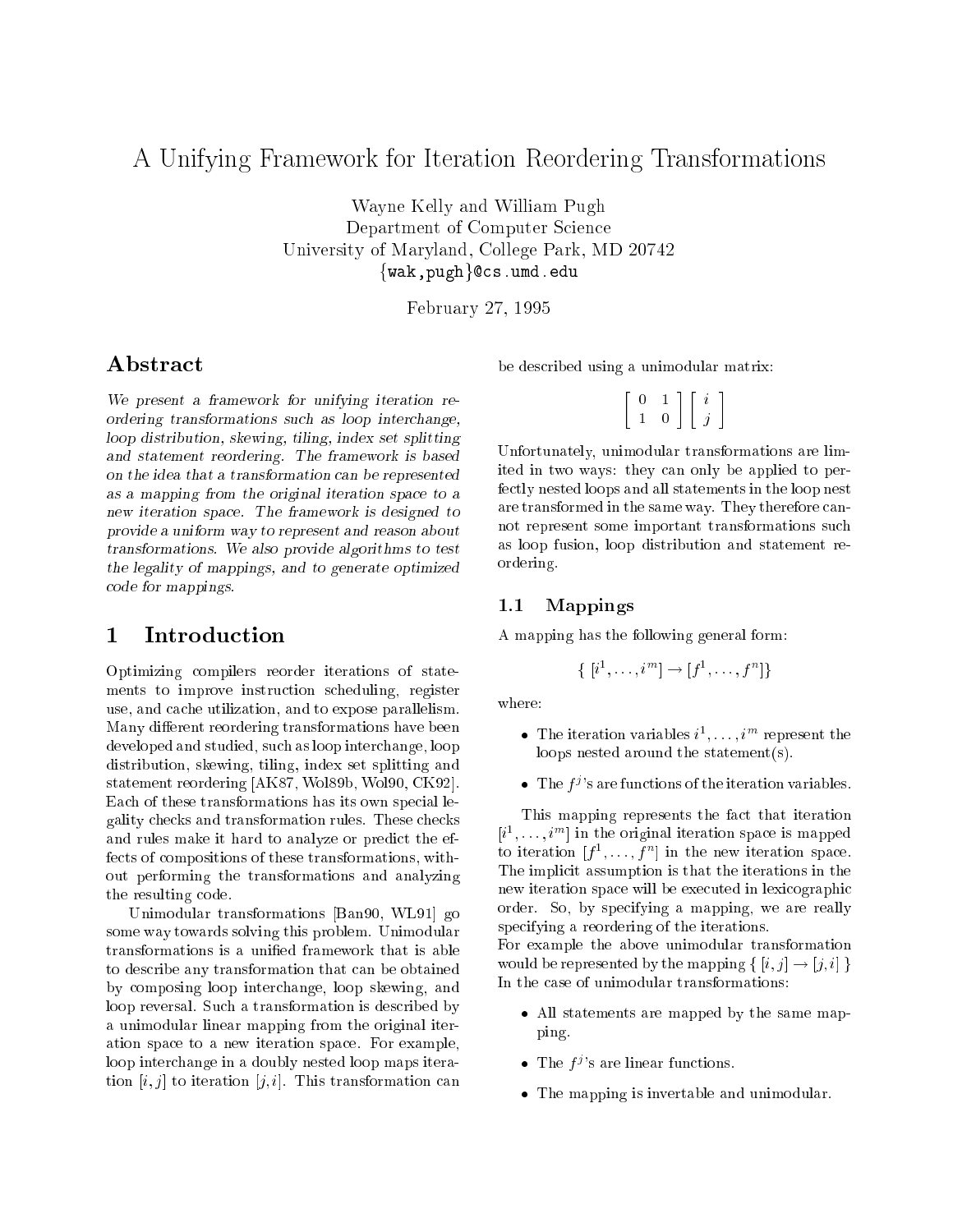The dimensionality of the old and new iteration spaces are the same (i.e.,  $m = n$ ).

In our framework we generalize unimodular transformations in the following ways:

- where  $\alpha$  is the separate mapping for each state-state-state-state-state-state-state-state-state-state-statement
- $\bullet$  we allow the  $I'$  to be psuedo amile rather than just linear. Affine means that they can include a (possibly symbolic) constant term. Pseudo affine means that they can also involve integer division and modulo operations (provided the denominator is a known integer constant).
- we require the mapping to the map the mapping to not necessarily unimodular.
- we allow the dimensional interesting of the old and new dimension iteration spaces to be different.
- $W = W$  as sub-piecewise (as sug-piecewise (as sug-piecewise (as sug-piecewise (as sug-piecewise (as sug-piecewise (as sug-piecewise (as sub-piecewise (as sub-piecewise (as sub-piecewise (as sub-piecewise (as sub-piecewise gested by [Lu91]): we can specify a mapping  $T_p$  as  $\bigcup_i T_{pi}$   $|C_{pi}|$  where the  $C_{pi}$ 's are disjoint sets which together contain all points in the iteration space of statement  $s_n$ . This mapping specifies that iteration  $i$  is mapped to the point  $T_{pi}(i)$  iff  $i \in C_{pi}$ .

By generalizing in these ways, we can represent a much broader set of reordering transformations, including any transformation that can be obtained by some combination of loop interchange, loop reversal, loop skewing, statement reordering, loop distri- $\mathfrak{b}$ ution, loop  $\mathfrak{g}$  is to blocking  $\mathfrak{c}$  (or tiling) [AK87] and index set splitting - [Dan79].

Figure 1 gives some interesting examples of mappings.

### 1.2**Overview**

Our framework is designed to provide a uniform way to represent and reason about reordering transformations. The framework itself is not designed to decide which transformation should be applied. The framework should be used within some larger system, such as an interactive programming environment or an optimizing compiler. It is this surrounding system that is finally responsible for deciding which transformation should be applied. The framework does however provide some algorithms that would aid the surrounding system in its task. [KP94a] is an example of a surrounding system that uses our framework.

The rest of this paper is organized as follows. In Section 2 we describe how dependences and mappings are represented. In Section 3 we demonstrate that a large class of traditional transformations can be represented using mappings. In Section 4 we describe an algorithm that tests whether a mapping is legal. In Section 5 we describe our code generation algorithm. This algorithm takes a mapping and produces optimized code corresponding to the transformation represented by that mapping. By making use of the gist operation [PW92] we are able to produce code with a smaller number of conditionals and loop bounds than would otherwise be necessary. Finally we discuss related work, give our implementation status and state our conclusions.

### $\overline{2}$ Dependences and Mappings

Most of the previous work on program transformations uses data dependence directions and distances to summarize dependences between array references. These abstractions are sufficient for simple transformations such as unimodular transformations, but they are not precise enough to determine the legality of loop fusion and a number of other transformations without actually applying the transformation and re-evaluating dependences. Since our framework includes loop fusion, they are not sufficient for our purposes either. We evaluate and represent dependences exactly using affine constraints over integer variables. We use the Omega Library [Pug92, PW92] to manipulate and simplify these constraints.

The following is a brief description of integer tuple relations and dependence relations.

### 2.1Integer tuple relations and sets

An integer  $\kappa$ -tuple is simply a point in  $\mathcal{Z}$  . A *tuple* relations to the mapping from the tuples to tuples to the singlet tuple may be mapped to zero, one or more tuples. A relation can be thought of as a set of pairs, each pair consisting of an input tuple and its associated output tuple. All the relations we consider map from  $\kappa$ -tuples to  $\kappa$  -tuples for some fixed  $\kappa$  and  $\kappa$  . The relations may involve free variables such as  $n$  in the following example:  $\{ [i] \rightarrow [i+1] \mid 1 \leq i \leq n \}$ . These free variables correspond to symbolic constants or parameters in the source program. We use  $Sym$  to represent the set of all symbolic constants. A relation is represented as the union of a set of simple relations: relations that can be described by the conjunction of a set of affine constraints. We can represent simple relations containing certain non-convex constraints

<sup>1</sup>Our current implementation cannot handle all cases of these transformations.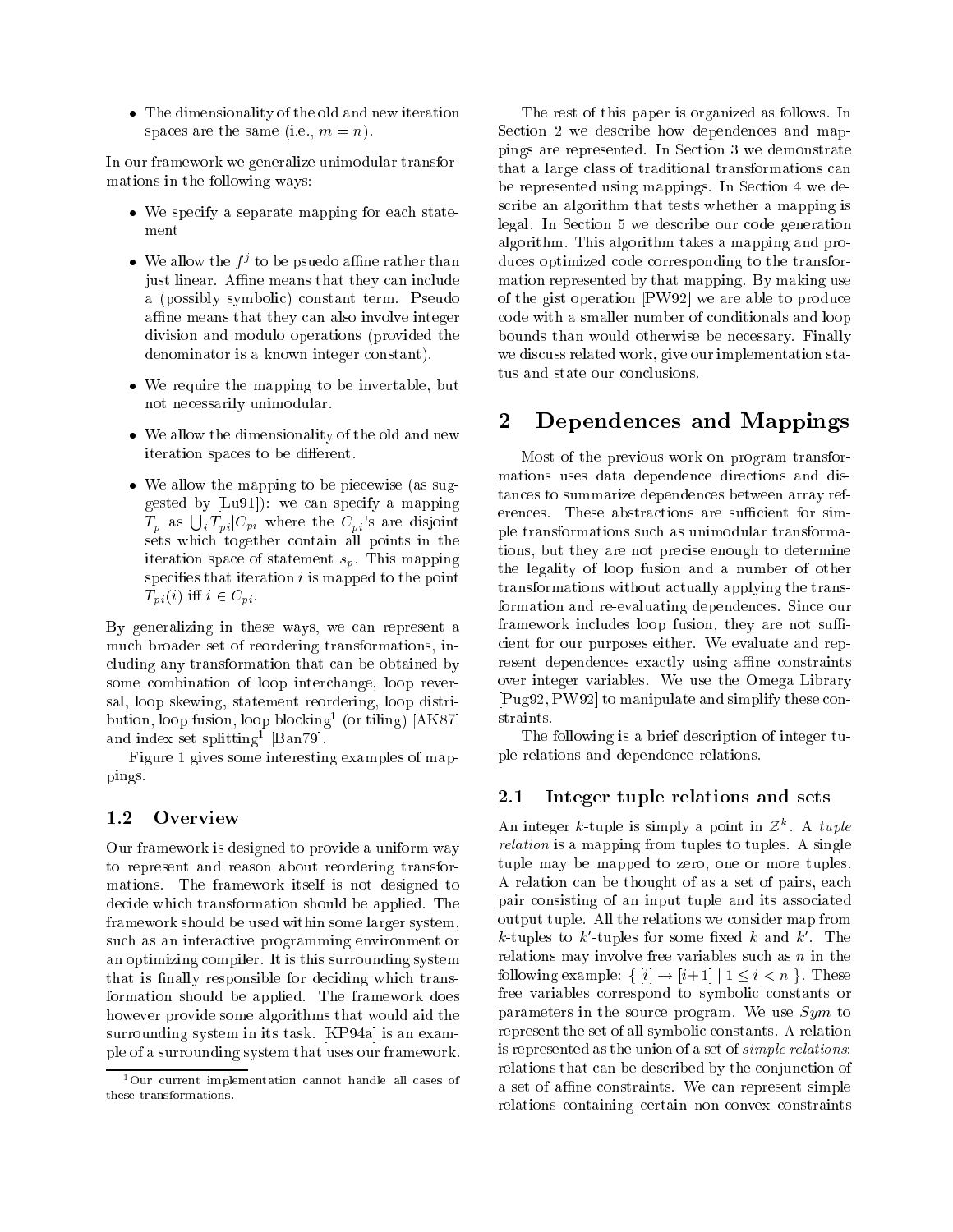Code adapted from OLDA in Perfect club (TI) LU Decomposition without pivoting Original code Original code Original code Original code do 20 mp = 1, np do 20  $k = 1$ . n a = 20 km do 20 mq = 1, mp do 20 mi = 1, morb do 10 i  $\sim$  10 i  $\sim$  10 i  $\sim$  10 i  $\sim$  10 i  $\sim$  10 i  $\sim$  11 i  $\sim$  11 i  $\sim$  $10$  $xrsiq(mi,mq)=xrsiq(mi,mq)+$ 10 av. - and and a control and and a control and a control and a control and a control and a control and a con  $10$ a <u>- k</u> + k+  $xrspq((mp-1)*mp/2+mq)*v(mp,mi)$  $20$  $a(i,j) = a(i,j) - a(i,k) * a(k,j)$  $\mathbf{Q}$ 20  $xrsiq(min,mp)=xrsiq(min,mp)+$ <br> $xrsiq(min,mp)=xrsiq(min,mp)/2$  $xrspq((mp-1)*mp/2+mq)*v(mq,mi)$ Mapping (for locality) Mapping (to expose parallelism)  $T_{10}:\quad \{\ [\ m p, \quad m q, \quad m i\ ]$  $T_{20}$ : { [ mp, mq, mi ]  $\rightarrow$  [ mi, mp, mq, 1]}  $T_{20} : \{ [k, i, j] \rightarrow [64((k-1) \text{ div } 64) + 1, 64(i \text{ div } 64), j, k, i] \}$ Transformed code Transformed code do 20 t2 = 1,np  $\frac{1}{2}$  parallelizable \*/ do 30 iB =  $kB-1$ , n, 64 do 10 t3 =  $1, t2.1$ do 20 kj = kB, min(kB+63, n)  $10$  $xrsiq(mi,t2)=xrsiq(mi,t2) +$ <br> $xrsn(q(t+3,1)*t3/2$ do 10 k = kB, kj $1\,$  $xrspq((t3-1)*t3/2+t2)*v(t3,mi)$ do 10 i =  $max(k+1,iB)$ ,  $min(iB+63,n)$  $xrsiq(mi,t2)=xrsiq(mi,t2) +$ 10  $a(i,kj)=a(i,kj) - a(i,k)*a(k,kj)$  $x \, \text{rspq}((t2\,1)*t2/2+t2)*v(t2,\text{mi})$  $\hat{\mathbf{s}}$ do 20 i =  $max(iB, kj+1), min(iB+63, n)$  $xrsiq(mi,t2)=xrsiq(mi,t2) +$  $20$  $a(i,kj)=a(i,kj)/a(kj,kj)$  $\hat{\mathbf{s}}$  $x\operatorname{rspq}((\overset{\cdot}{\operatorname{t}}\overset{\cdot}{2}\vphantom{z}1)^*\overset{\cdot}{\operatorname{t}}\overset{\cdot}{2}/2+\varepsilon2)^*\widetilde{v}(\varepsilon2,\overset{\cdot}{\operatorname{mi}})$ do 30 kj $\,=$  kB+64, n do 20 $\mathrm{t3} = \mathrm{t2+1, np}$ do 30 k = kB to  $kB+64$ 20  $xrsiq(mi,t2)=xrsiq(mi,t2) +$  $\mathtt{x}\!\!\;\mathtt{r}\!\!\;\mathtt{s}\!\!\;\mathtt{p}\!\!\;\mathtt{q}((\mathtt{t}\smash{2}\!\!\;\mathtt{1})\!\!\;\mathtt{*}\!\!\;\mathtt{t}\!\!\;\mathtt{2}\!\!\;/\mathtt{2}\!\!\;\mathtt{+}\!\!\;\mathtt{t}\smash{3})\!\!\;\mathtt{*}\!\!\;\mathtt{v}(\mathtt{t}\smash{3},\mathtt{mi})$ 30  $a(i,kj) = a(i,kj) \cdot a(i,k)^* a(k,kj)$ 30 Transformations required normally Transformations required normally index set splitting strip mining loop distribution and some second the second second second second second second second second second second second second second second second second second second second second second second second second second second se index set splitting triangular loop interchange loop distribution loop fusion imperfectly nested triangular loop interchange Code adapted from CHOSOL in the Perfect club (SD) Banded SYR2K adapted from BLAS Original code Original code Original code do 30 i=2,n do 10 i = 1. n  $10$  $d = 1, d = 1, \ldots, n$  is the 10 in  $\mathbb{Z}^n$ 10 sum(i) = 0.  $\alpha$  is a construction of  $\alpha$  and  $\alpha$ do 20 j=1,i-1 20  $10$ do 10 km  $\pm$  1, it is the maximum function of  $\pm$  $20 \quad b(i) = b(i) \cdot sum(i)$ 10 C(i,j-i+1) + C(i,j-i+1) + C(i,j-i+1) + C(i,j-i+1) + C(i,j-i+1) + C(i,j-i+1) + C(i,j-i+1) + C(i,j-i+1) + C(i 30  $\frac{1}{3}$  alpha\*A(k,j-k+b)\*B(k,j-k+b) Mapping (to expose parallelism) Mapping (for locality and to expose parallelism)  $\begin{array}{cccc} T_{10} : & \left\{ \begin{array}{ccc} i, & j \end{array} \right\} & \rightarrow \begin{array}{ccc} 1, & j, & 0, & i \end{array} \end{array} \begin{array}{c} 1 \ \left\{ \begin{array}{ccc} i, & j \end{array} \right\} & \rightarrow \begin{array}{ccc} 1, & j, & 0, & i \end{array} \end{array}$ ונויי ולידור לא יכון וביות היותר וביותר ו do 10 i = 2,n  $\left/ *$  parallelizable  $\left. * \right/$ do 10 t1 = 1, min(n,2\*b-1) /\* parallelizable \*/  $10<sup>1</sup>$  $sum(i) = 0.$ do 10 t2  $\mathbf{1}$  t2  $\mathbf{1}$  t2  $\mathbf{1}$  t2 t3  $\mathbf{1}$ do  $30 \text{ t2} = 1$ , n-1  $C(-t1-t2+k+1,t1) = C(-t1+t2+k+1,t1) +$ do 20 i = t2+1,n /\* parallelizable \*/ do 10 km = ministration (1,the first first first first parallelizable to the first first first first first fir  $10$ 20 30 b(t2+1) = b(t2+1)  $\text{sum}(t2+1)$  $\sinh^*A(k, t^2+b)*B(k, t^2+b+1)$ 30 Transformations required normally Transformations required normally • loop distribution • loop skewing loop distribution loop skewing imperfectly nested triangular loop interchange triangular loop interchange

Figure 1: Example Codes, Mappings, and Resulting Transformations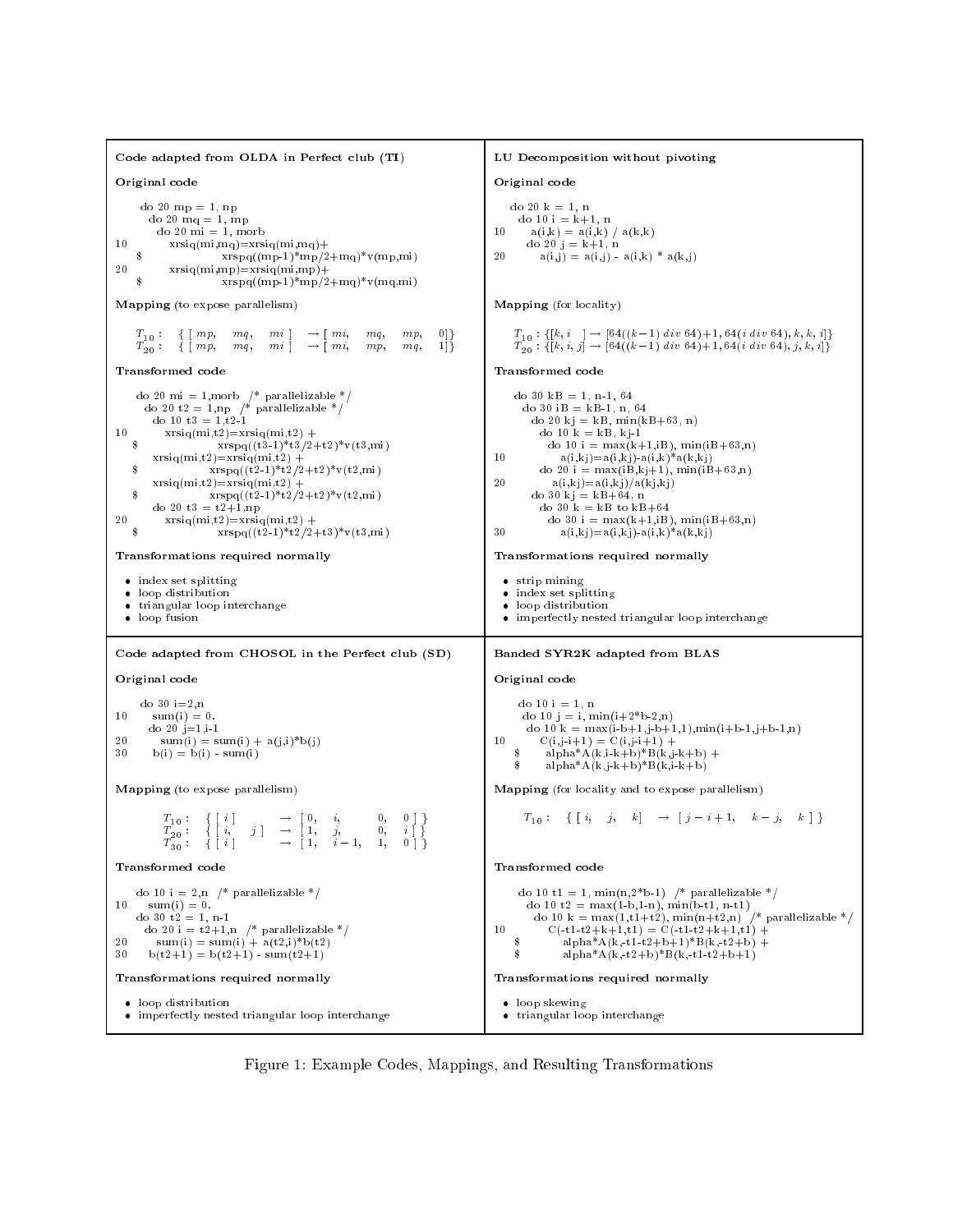| operation                | Description                             | Definition                                                                                        |
|--------------------------|-----------------------------------------|---------------------------------------------------------------------------------------------------|
| $F^{-1}$                 | The inverse of $F$                      | $x \to y \in F^{-1} \Leftrightarrow y \to x \in F$                                                |
| $S \cap T$               | The intersection of S and T             | $x \in S \cap T \Leftrightarrow x \in S \wedge x \in T$                                           |
| range(F)                 | The range of $F$                        | $y \in range(F) \Leftrightarrow \exists x \text{ s.t. } x \rightarrow y \in F$                    |
| $restrict\ domain(F, S)$ | $F$ with domain restricted to $S$       | $x \rightarrow y \in restrict\_domain(F, S) \Leftrightarrow x \rightarrow y \in F \wedge x \in S$ |
| $\pi_{1,\ldots,v}$ S     | The projection of S onto $1, \ldots, v$ | $x \in \pi_1, \ldots, s \Leftrightarrow  x  = v \wedge \exists y \text{ s.t. } xy \in S$          |
| satisfiable(S)           | True if $S$ is not empty                | $satisfiable(S) \Leftrightarrow \exists x \in S$                                                  |

Table 1: Operations on tuple sets and relations, where  $F$  and  $G$  are tuple relations and  $S$  and  $T$  are tuple sets

such as  $\{ |i| \rightarrow |i| | i \text{ even } \}$  by introducing wildcard variables (denoted by Greek letters):

$$
\{ [i] \rightarrow [i] | \exists \alpha \text{ s.t. } i = 2\alpha \}
$$

Table 1 gives a brief description of the operations on integer tuple sets and relations that we use in this paper. See [Pug91] for a more thorough description.

#### 2.2Control dependence

We require that any if-then-else constructs be converted into guarded assignment statements or that they be treated as atomic statements. We also require that all loop bounds be affine functions of surrounding loop variables and symbolic constants. All control dependences can therefore be implicitly represented by describing the iteration space using a set of affine inequalities on the loop variables and symbolic constants.

#### 2.3 Data dependence

From now on, when we refer to dependences, we will be implicitly referring to data dependences. We use tuple relations to represent dependences. If there is a dependence from set  $p$  (i.e., iteration is statement of statement of statement of statement of statement of statement of statement of statement of statement of statement of statement of statement of statement of statem s p) to <sup>s</sup> <sup>q</sup> [j] then the tuple relation dpq representing the dependence from space  $p$  to square from  ${\bf r}$  (ii) to [y] (ii and  $j$  are tuples). We do not distinguish between different kinds of dependences (i.e., flow, output and anti-dependences) because they all impose ordering constraints on the iterations in the same way. It is possible to remove output and anti-dependences using techniques such as array and scalar expansion; we assume that this has already been done if it is desirable, and that the dependences have been updated. An alternative approach is to annotate the dependence information in such a way that certain dependences are ignored under the presumption that they can be removed if necessary.

#### 2.4gist, approx and hull

We make use of the gist operation that was originally developed in [PW92]. The gist operation is designed to operate on two relations, each of which is represented by a single conjunction of constraints. Intuitively, (gist p given q) is defined as the new information contained in  $p$ , given that we already know q. More formally, if  $p \wedge q$  is satisfiable then (gist p given q) is a minimal conjunction such that

$$
((\text{gist } p \text{ given } q) \land q) = (p \land q))
$$

For example gist  $1 \le i \le 10$  given  $i \le 5$  is  $1 \le i$ . If  $p \wedge q$  is not satisfiable then (gist p given q) is False.

The **approx** operation is designed to operate on a relation that is represented by a single conjunction of constraints. The approx operation is defined so that  $\text{approx}(p) \supset p$  and  $\text{approx}(p)$  is convex. Within these constraints,  $\text{approx}(p)$  is made as tight as possible; if p is convex,  $\text{approx}(p) = p$ . The original set of constraints  $p$  may involve wildcard variables which may cause the region described by  $p$  to be non-convex. The  $approx(p)$  operation works by simplifying the constraints in  $p$  under the assumption that the wildcard variables can take on rational values. This allows us to eliminate all wildcard variables.

The hull operation is designed to operate on a set of relations, each of which is represented by a single conjunction of convex constraints. The hull of a set of relations  $\{R_1,\ldots,R_m\}$  is a new relation  $R_0$  that is a superset of each of the  $R_i$  relations. R must also have the property that it can be represented by a single conjunction of convex constraints. We try to make  $\kappa$  tight, but it is not necessarily what is commonly referred to as "The convex hull" of these relations.

### Mappings  $2.5\,$

We associate a separate mapping with each statement. We therefore need a way to refer to the mappings of individual statements. We represent the mapping associated with statement statement statement statement statement statement statement statement statement statement statement statement statement statement statement statement statement statement statement stateme

$$
T_p : [i_p^1, \ldots, i_p^{m_p}] \rightarrow [f_p^1, \ldots, f_p^n] \mid C_p
$$

I he  $f_n$  expressions are called *mapping components*. For simplicity but without loss of generality we re-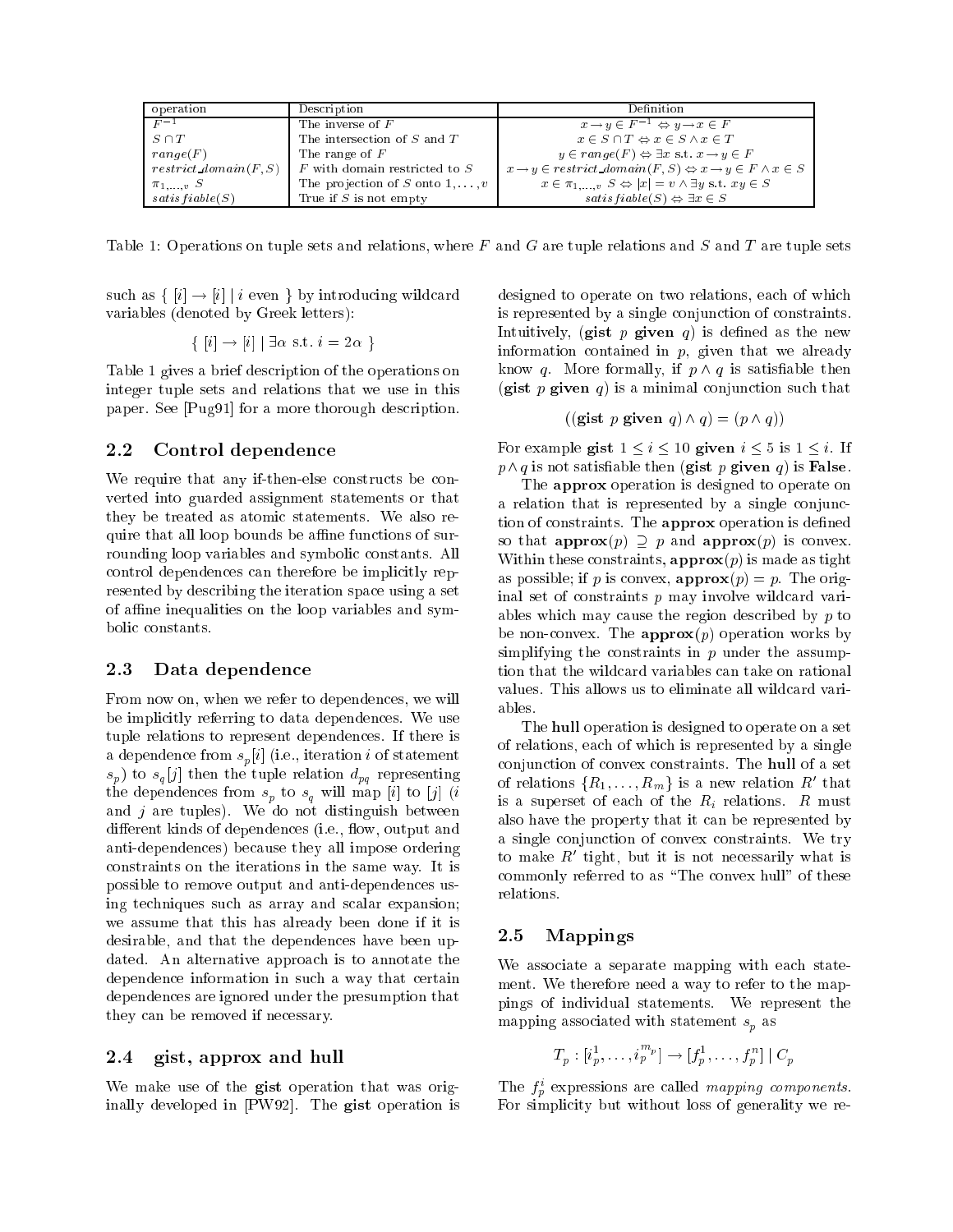```
Original order ( S, [i1; :::; ik] ! [f1; :::; fa] )
                    "for i_{k+1} = ... to ... do S_1":
                              return Original order ( S1; [i1; : : : ; ik; ik+1] ! [f1 ; : : : ; fa; ik+1] )
                    \cdots in \cdots zi \cdots in \cdots in \cdotsreturn \bigcup_{n=1}^m Original_order ( S_p,~[i_1,\ldots,i_k]\rightarrow [f_1,\ldots,f_a,p] )
                    \mathbb{R} \mathbb{R} \mathbb{R} \mathbb{R} \mathbb{R} \mathbb{R} \mathbb{R} \mathbb{R} \mathbb{R} \mathbb{R} \mathbb{R} \mathbb{R} \mathbb{R} \mathbb{R} \mathbb{R} \mathbb{R} \mathbb{R} \mathbb{R} \mathbb{R} \mathbb{R} \mathbb{R} \mathbb{R} \mathbb{R} \mathbb{R} \mathbb{return Tp : f [i1; : : : ; ik] ! [f1; : : : ; fa] g
```


quire that all of the mappings have  $n$  components. We refer to each of the positions  $1, \ldots, n$  as levels.

We will use the term mapping to refer to both the mappings of individual statements and the set of mappings associated with all statements.

# 3 Traditional Transformations

In this section we demonstrate how mappings can be used to represent all transformations that can be obtained by applying any sequence of the traditional transformations listed in Section 1.

We will describe how to construct mappings to represent traditional transformations by describing how to modify mappings that correspond to the original execution order of programs. The mapping that corresponds to the original execution order of a program, can be constructed by a recursive descent of the abstract syntax tree (AST). Nodes in the AST have three forms: loops, statement lists and guarded assignment statements. The function Original order (see Figure 2), when called with arguments of S and  $| \cdot | \rightarrow |$ , returns a mapping for each of the assignment statements in S.

For example, the mapping that corresponds to the original execution order of the following program is:

$$
T_1: \{ [i, j] \rightarrow [i, 1, j] \}
$$
  
\n
$$
T_2: \{ [i, k] \rightarrow [i, 2, k] \}
$$
  
\nfor i = 1 to 10 do  
\nfor j = 1 to 5 do  
\n
$$
s1(i, j) = 1
$$
  
\nfor k = 0 to 100 do  
\n
$$
s2(i, j) = 2
$$

When constructing these mappings we categorize mapping components as being either syntactic components (always an integer constant) or loop components (a function of the loop variables of that statement).  ${\bf syntactic}(f_{\hat{y}})$  is a boolean function which is

true in  $f_p$  is a symbolic component (loop( $f_p$ ) is de- $\operatorname{fined}$  analogously). The common syntactic level  $(\operatorname{csl})$  $p$  and statements statements such as  $q$ 

$$
\operatorname{csl}(s_p, s_q) \equiv \min\{i - 1 \mid 1 \le i \land f_p^i \ne f_q^i \land \operatorname{syntactic}(f_p^i) \land \operatorname{syntactic}(f_q^i)\}
$$

Intuitively, the common syntactic level of two statements is the deepest loop which surrounds both statements. Figure 3 describes how to construct mappings to represent traditional transformations by describing how to modify the mappings we have just described. Since these rules can be applied repeatedly, we can represent not only standard transformations but also any sequence of standard transformations.

## 4 Mapping Legality Test

In this section we describe an algorithm that tests whether a mapping is legal. A mapping is legal if the transformation it describes preserves the semantics of the original code. This is true if the new ordering of the iterations respects all of the dependences in the original code. In order words, if  $i$  is an iteration of statement such states  $\rho$  and iteration of statement such statement such an interthe dependence relation  $d_{pq}$  indicates that there is a dependence from i to j then  $T_n(i)$  must be executed before  $T_a(j)$ . More formally,

$$
\forall i, j, p, q, Sym \ i \rightarrow j \in d_{pq} \ \Rightarrow T_p(i) \prec T_q(j)
$$

where  $Sym$  is the set of all symbolic constants in the equation, and  $\prec$  is the lexicographic ordering operator. We verify this by using the Omega library to evaluate:

 $\neg \exists i, j, p, q, Sym \text{ s.t. } i \rightarrow j \in d_{na} \land T_p(i) \succeq T_q(j)$ 

We also require that the mapping be 1-1:

$$
\forall p, q, i, j, Sym \ (p = q \land i = j) \Leftrightarrow T_p(i) = T_q(j)
$$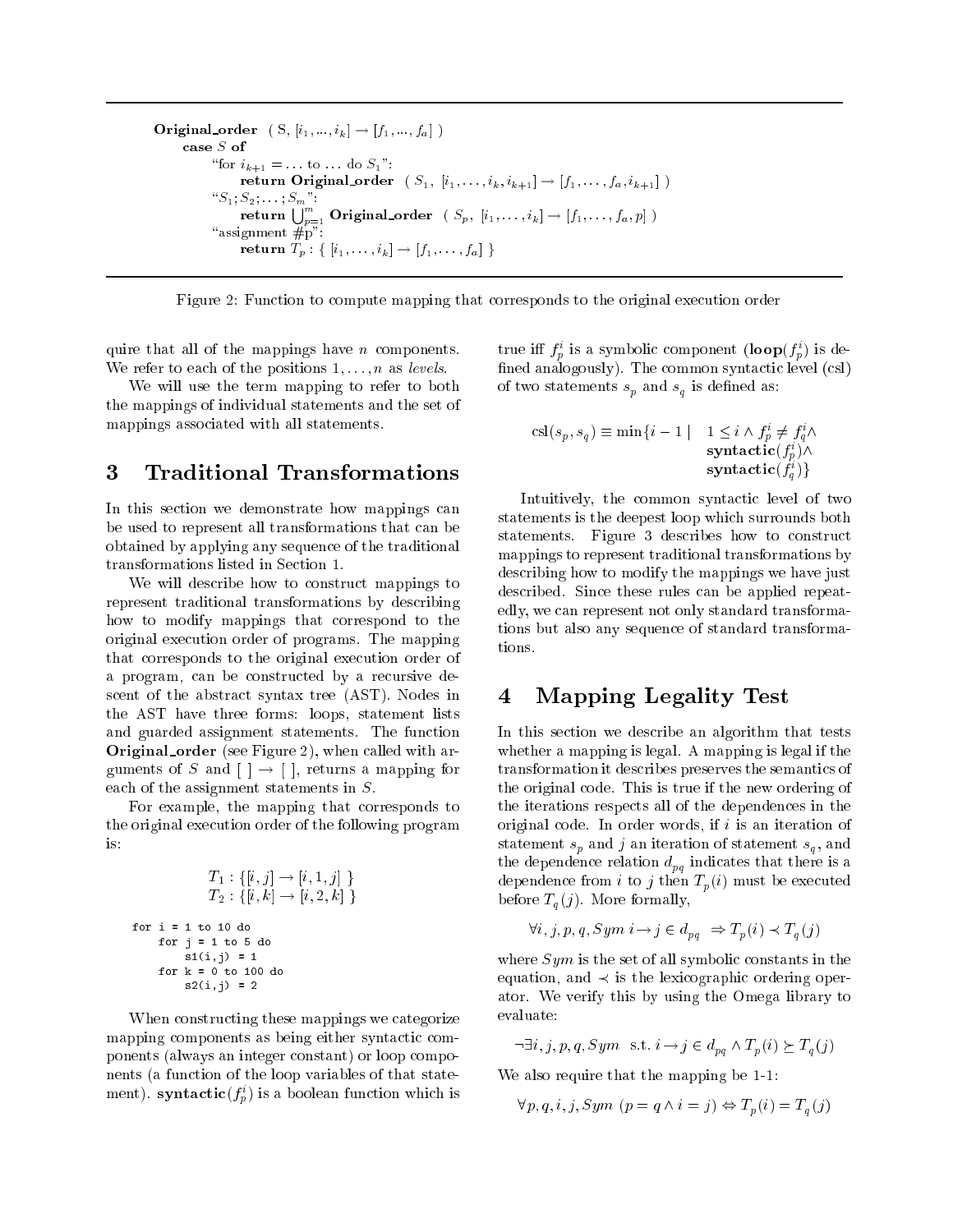- Distribution Distribute loop at depth L over the statements D, with statement  $s_p$  going into  $r_p$  foop. Requirements:  $\nabla s_p$ ,  $s_q$   $s_p \in D \wedge s_q \in D \Rightarrow$  **loop**( $\{f_p^{\sim}\}\wedge L \leq$  csl( $s_p$ ,  $s_q$ ) Transformation:  $\forall s_p \in D$ , replace  $T_p$  by  $|f_p^1, \ldots, f_p^{p-1}, r_p, f_p^p, \ldots, f_p^{n}|$
- Statement Reordering Reorder statements <sup>D</sup> at level <sup>L</sup> so that new position of statement sp is rp. Requirements:  $\nabla s_p$ ,  $s_q$   $s_p \in D \wedge s_q \in D \Rightarrow$  syntactic( $\int_{\pi}^{\pi} \int \wedge L \leq c s \iota(s_p, s_q) + 1 \wedge$  $(L \leq csl(s_p, s_q) \Leftrightarrow r_p = r_q)$

**Fusion** Fuse the loops at level L for the statements D with statement  $s_p$  going into the  $r_p$  " loop.

Transformation:  $\forall s_p \in D$ , replace  $T_p$  by  $|f_p^1, \ldots, f_p^{n-1}, r_p, f_p^{n-1}, \ldots, f_p^{n}|$ 

Requirements:  $\forall s_p, s_q \ s_p \in D \land s_q \in D \Rightarrow$  syntactic( $f_p^{(n-1)} \land \text{loop}(f_p^{(n)}) \land L - 2 \leq \text{cs}(s_p, s_q) + 2 \land$  $\sqrt{2}$  ,  $\sqrt{2}$  ,  $\sqrt{2}$  ,  $\sqrt{2}$  ,  $\sqrt{2}$  ,  $\sqrt{2}$  ,  $\sqrt{2}$  ,  $\sqrt{2}$  ,  $\sqrt{2}$  ,  $\sqrt{2}$  ,  $\sqrt{2}$ 

Transformation:  $\forall s_p \in D$ , replace  $T_p$  by  $|f_p, \ldots, f_p^{p-1}, r_p, f_p^{p-1}, f_p^{p-1}, f_p^{p-1}, \ldots, f_p^{p-1}$ 

Unimodular Transformation Apply a <sup>k</sup> - <sup>k</sup> unimodular transformation <sup>U</sup> to a perfectly nested loop containing statements D at depth  $L \ldots L + k$ . Note: Unimodular transformations include loop interchange, skewing and reversal [Ban90, WL91].

Requirements:  $\nabla i$ ,  $S_p$ ,  $S_q$   $S_p$   $\in$  D  $\wedge$   $S_q$   $\in$  D  $\wedge$  L  $\leq$  i  $\leq$  L  $\rightarrow$  K  $\Rightarrow$  **loop**( $f_p$ )  $\wedge$  L  $\rightarrow$  K  $\leq$  csl( $s_p$ ,  $s_q$ )) Transformation:  $\forall s_p \in D$ , replace  $T_p$  by  $|f_p^1, \ldots, f_p^{p^{n-2}} \rangle$ ,  $U|f_p^{p-2}, \ldots, f_p^{p^{n-2}} \rangle$ ,  $|f_p^{p^{n-2}-2} \rangle$ ,  $\ldots, f_p^{p^{n-2}}$ 

Strip-mining Strip-mine the loop at level <sup>L</sup> for statements <sup>D</sup> with block size <sup>B</sup>

Requirements:  $\nabla s_p$ ,  $s_q$   $s_p \in D \wedge s_q \in D \Rightarrow \textbf{loop}(f_p^-) \wedge L \leq \text{cs}(\{s_p, s_q\}) \wedge B$  is a known integer constant Transformation:  $\forall s_p \in D$ , replace  $T_p$  by  $|f_p, \ldots, f_p^{(n-1)}|$ ,  $B(f_p^{(n-1)} \text{div } B), f_p^{(n-1)}, \ldots, f_p^{(n-1)}|$ 

Index Set Splitting Split the index set of statements <sup>D</sup> using condition <sup>C</sup>

Requirements:  $C$  is affine expression of symbolic constants and indexes common to statements  $D$ .

Transformation:  $\forall s_p \in D$ , replace  $T_p$  by  $(T_p | C) \cup (T_p | \neg C)$ 

Figure 3: Representing Traditional Transformations

so that the new program performs exactly the same set of computations as the original program. This can be similarly veried using the Omega library. We have also developed techniques [KP94b] to give a closed form characterization of the set of legal mappings.

# 5 Optimized Code Generation

In this section we describe an algorithm to generate efficient source code for a mapping. As an example, consider changing the KIJ version of Gaussian Elimination (without pivoting) into the IJK version (the version refers to the nesting of the loops around the inner most statement).

```
do 20 k = 1, n
     do 20 k = 1, n
       do 10 i = k+1, n
10 a(i,k) = a(i,k)/a(k,k)do 20 j = k+1, n
20 a(i,j) = a(i,j) - a(k,j) * a(i,k)
```
Michael Wolfe notes that this transformation requires imperfect triangular loop interchange, distribution, and index set splitting [Wol91]. We can produce the IJK ordering using the following mapping:

| $T_{10}: \ \ \{[\begin{array}{cccccc} k, & i & & ] \end{array} \ \rightarrow \ \ [\begin{array}{cccccc} i, & k, & 1, & 0 \end{array}]\}$                                               |  |  |  |  |  |  |
|----------------------------------------------------------------------------------------------------------------------------------------------------------------------------------------|--|--|--|--|--|--|
| $T_{20}:\ \ \left\{ \left[ \begin{array}{cccccccccc} k, & i, & j & \end{array} \right] & \rightarrow & \left[ \begin{array}{cccccccc} i, & j, & 0, & k & \end{array} \right] \right\}$ |  |  |  |  |  |  |

A naive code generation strategy would produce the following code:

|    | do 20 t0 = 2, n                                       |
|----|-------------------------------------------------------|
|    | do 20 t1 = 1, n                                       |
|    | do 20 t2 = $0.1$                                      |
|    | do 20 t3 = $0.$ n                                     |
| 10 | if $(t1 < t0$ and $t2 = 1$ and $t3 = 0$ )             |
|    | \$<br>$a(t0,t1) = a(t0,t1)/a(t1,t1)$                  |
|    | if $(t3 < t0$ and $t3 < t1$ and $t2=0$ )              |
| 20 | \$<br>$a(t0, t1) = a(t0, t1) - a(t3, t1) * a(t0, t3)$ |

This is, of course, undesirable, because it results  $\ln$  about  $\sigma n$  -unnecessary comparisions. This section explains how we produce the following more efficient code:

```
do 40 i = 2,n
       a(i,1) = a(i,1)/a(1,1)do 30 t2 = 2,i-1
         do 20 k = 1.t2-1
          a. 20 ko
20 a(i, t2) = a(i, t2) - a(k, t2) * a(i, k)30 a(i, t2) = a(i, t2)/a(t2, t2)do 40 j = i,n
         do 40 k = 1,i-1a(i,j) = a(i,j) - a(k,j) * a(i,k)40
```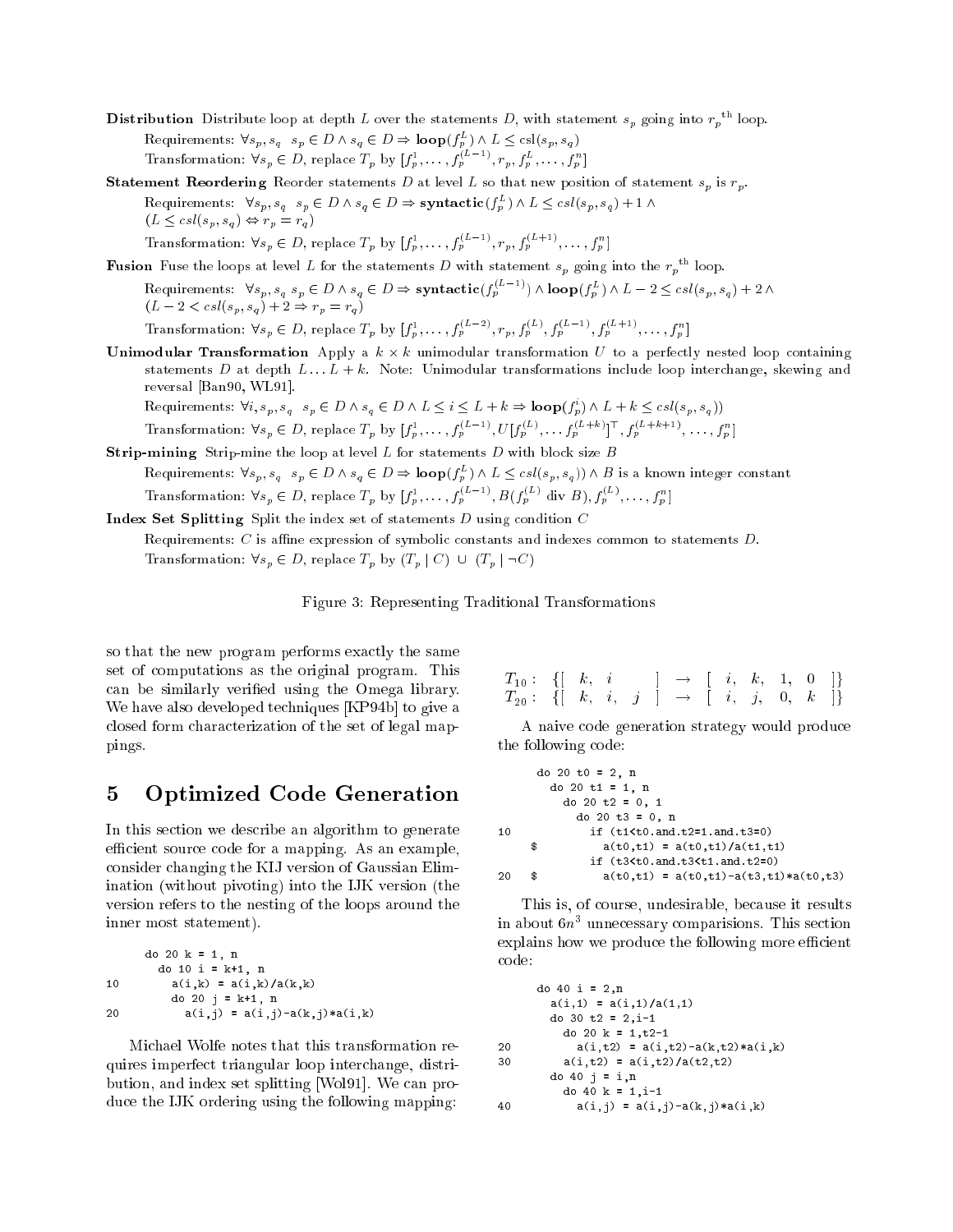To simplify the discussion we do not consider piecewise mappings in this section (they can be handled by considering each piece of the mapping as a separate statement).

#### 5.1Old and new iteration spaces

We are currently able to transform programs that consist of guarded assignment statements surrounded by an arbitrary number of possibly imperfectly nested in prove a combine in the component space in  $p$  we combine information from the loop bounds and steps into a tu- ${\bf r}$  , and describes the original iteration space  ${\bf r}$  and of that statement. If the mapping associated with statement  $s_n$  is  $T_n$ , then the statement's new iteration space  $I_{n}$  is given by restrict aomain  $(I_{n}, I_{n}).$ This new iteration space is represented internally as a set of affine constraints and is the starting point for the rest of this section.

In the example above, the original iteration space is:

```
I_{20} : {[k, i, j] | 1 \leq k \leq n \wedge k + 1 \leq i \leq n \wedge k + 1 \leq j \leq n}
```
and the new iteration space is:

 $\begin{array}{l} \{I_{-10}: \{[l,k,1,0]\mid 1\leq k\leq n\wedge k+1\leq i\leq n\}\ I'_{-20}: \{[i,j,0,k]\mid 1\leq k\leq n\wedge k+1\leq i\leq n\wedge k+1\leq j\leq n\} \end{array}$ 

### 5.2Code generation for <sup>a</sup> single level

We need to generate code that will iterate over all and only those points  $[t_1, \ldots, t_n]$  in the new iteration space. The new code must execute the iterations in lexicographical order based on the new coordinate system. In the new code, each statement will be surrounded by n (possibly trivial) loops  $-$  one loop for each dimension of the new iteration space. The outermost loops iterates over values of the first index variable  $t_1$ , the next to outer most loops iterates over values of the second index variable  $t_2$ , and so on. This produces the desired result of having the iterations in the new iteration space execute in lexicographic order. Our code generation algorithm builds the transformed code recursively, level by level, starting at the first/outermost level (see Figure 4). In this sub-section we describe how code is generated for a single level L.

We introduce a new index variable  $t_L$  to be used for this level. For each statement s $p$ , we need to generate a set of constraints  $J_p$  that represents the  $\Gamma$ cuted. We cannot simply project  $I_{p}$  onto  $\iota_{L}$ , because this will only give us absolute upper and lower

bounds on the tightest possible upper set  $\mathbf r$  is the tightest possible upper set  $\mathbf r$ and a reduce bounds on the supervisor  $\mathbf{u}$  and  $\mathbf{u}$  are constantly expressed to  $\mathbf{u}$ sions that involve index variables from earlier levels. so we instead calculate the projection  $\mathbf{H}_{1,...,L}(\mathbf{I}_{p}).$ The result contains constraints on  $t_L$ , on index variables from earlier levels  $\setminus \cdot_1, \ldots, \cdot_L=$   $\setminus \cdot$ bolic constants. Many of these constraints are redundant because the code we generated at earlier levels enforce them. We remove these redundant constraints and simplify others by making use of the information that is known about the values of index variables from earlier levels. So we have  $J_n$  = gist  $\mathbf{H}_{1,...,L}(\mathbf{I}_{n})$  given  $known$ .

The  $J_p$  sets for different statements may, in general, overlap. If  $J_p$  and  $J_q$  overlap over some range, then the  $t_L$  loop that iterates over that overlap range must contain both statements such statements such an  $q$  (otherwise the iterations will not be executed in lexicographic order as required). In general, it is not possible to generate a loop containing more than one statement that iterates over exactly the  $J_p$  sets of the statements in the loop. The problem is that, in general, the  $J_p$  sets will have incompatible stride constraints. Stride constraints are constraints of the form extending the state  $\mathcal{L}$  state  $\mathcal{L}$  , where  $\mathcal{L}$  is a wildcard variable variable. These sorts of constraints can appear in  $J_p$  if the coefficients of the mapping components are not  $\pm 1$ , or if the original program contains steps which are not  $\pm 1$ .

We solve this problem by removing all stride constraints from the  $J_p$  sets, and worry about adding them later. To remove the stride constraints, we use  $\mathbf{P} = \mathbf{p} \mathbf{p} \mathbf{p} \mathbf{p}$  , and  $\mathbf{p} \mathbf{p} \mathbf{p} \mathbf{p}$ .

The constraints in AI <sup>p</sup> now describe <sup>a</sup> continuous range of values for the contractions of experimental contractions of experimental contractions of explanations we define (but do not compute)  $E = \bigcup_p AI_p$ . Having removed the stride constraints, we can now put more than one statement into a loop, but there is still one problem remaining: If we were to generate a single  $t_L$ loop iterating over all points in  $E$  and containing all statements, then we would possibly still execute some statements with values of t $L$  not in the values  $p$  ranges. We could overcome this problem by adding guards around the elementary assignment statements. However, we prefer a more efficient solution.

We partition the range of values of the current index variable  $t<sub>L</sub>$  such that within each partition, each statement is either not executed at all or is executed at every iteration within that partition. Instead of generating a single loop, we generate a sequence of loops, one for each partition.

We form these partitions as follows. We choose and are some  $\sigma$  constraint constraint constraint constraint  $\mu$  , that is not in  $\sigma$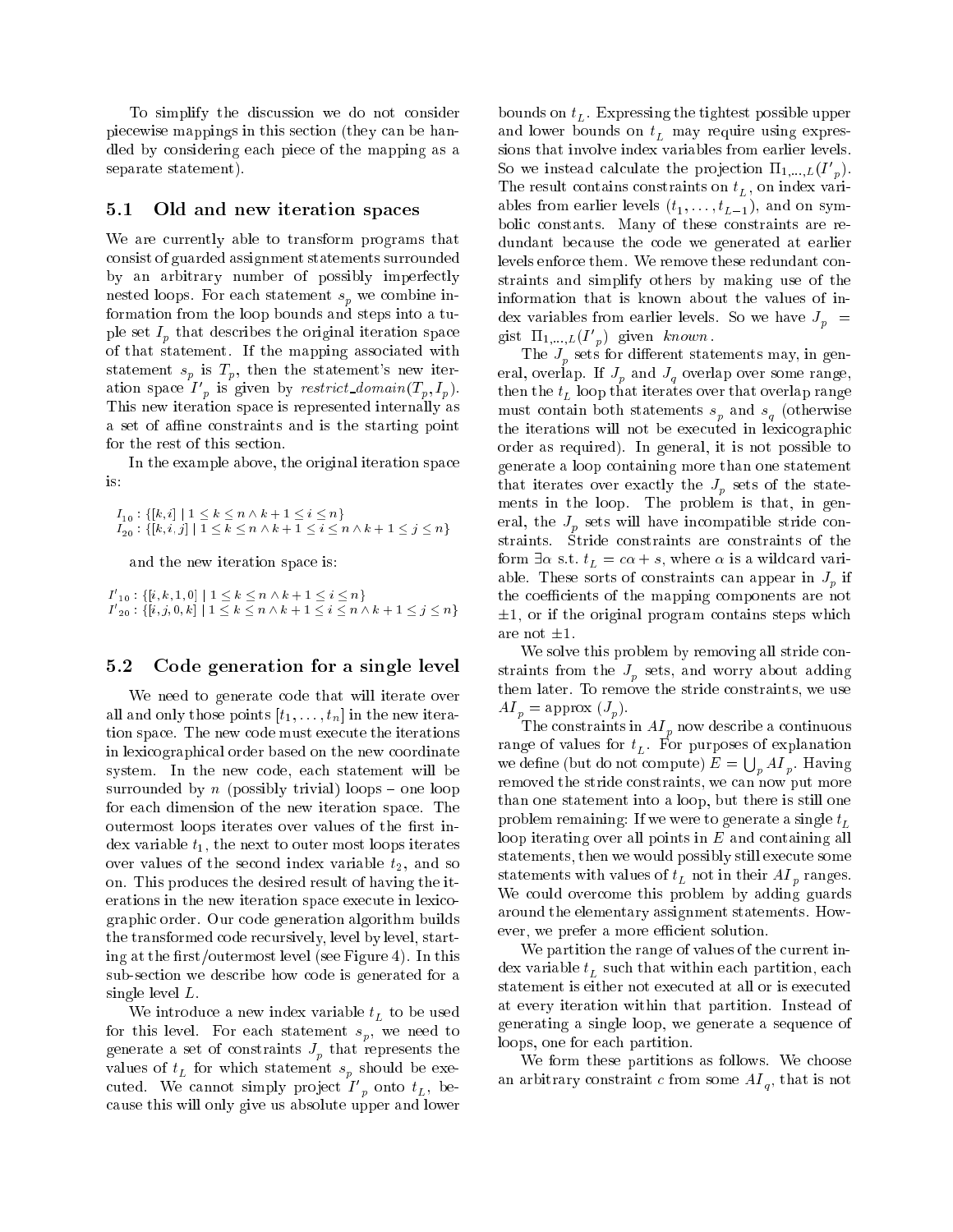```
\mathcal{L} = \{ \mathcal{L} \mid \mathcal{L} = \mathcal{L} \}for each (stmt)
          I |\text{sum}| = \text{range} ( \text{restrict\_domain} ( I|\text{sum1} I)
     return gen recursive (1,1,1 rue,1 rue)
gen_recursive (1, level, known, constraints)
     \mathrm{accive} \equiv { \mathrm{s} | ( \mathrm{I} | \mathrm{s}| + | Known | | constraints ) is satisfiable {
     for each (stmt) 2 active
          J[\text{sum}] = gist project ( I \text{sum} , 1...evel + 1 ) given known
         AI[stmt] = <b>approx</b> (J[stmt])Hull = hull ( { AI[stmt] | stmt \in active } )
     if ( 9 constraint c, state s set: c part of AI[s] \epsilon . Set: c is not part of Hull \betas_1 = \text{gen\_recursive} \left( I \right), level, known, constraints::fnot cf \circ fs_2 = \text{gen\_recursion} ( I , level, known, constraints::\{c\} )
          if ( c is lower bound ) then return ( s1, \;", s2 )
          else is a complete bound \alpha , then return from \alpha , the \alphaelse return ( ) c \sim since \sim since \sim \sim \simloop = constraints \cap Hull \cap greatest_{common\_step} (active) )loop = gist loop given known
         loopCode = generate\_loop (level, loop)
         new_known = known \cap loop
          if ( level < last level ) then
               100pBody = gen_recursive (1, level+1, new_known, frue)
               return ( loopCode loopBody )
         else
               not_represented = gist 1 |only active stmt| given new_known
              statement = generate statement ( only active stmt)
               return ( loop code - are - moleculared - representation )
```
Figure 4: Code Generation Algorithm

part of the hull of the  $AI_{n}$ 's. For example, if

$$
AI_1 = \{ [t_1] | 1 \le t_1 \le 15 \}
$$

and

$$
AI_2 = \{ [t_1] | 10 \le t_1 \le 20 \}
$$

then we would choose either  $t_1 \leq 15$  or  $10 \leq t_1$ . This constraint can be used to split the iteration space into two disjoint iteration spaces  $-$  the interval of the iteration space that satisfies the constraint  $c$  and the interval that satisfies the constraint  $\neg c$ . If c is an upper bound on the current index variable, then the interval of the iteration space that satisfies  $c$  will be entirely executed before the interval that does not satisfy c; if c is a lower bound, then the required order is reversed. If c does not involve the current index variable, then on any given execution, only one of the two intervals will be executed. In that case, instead of a loop, we generate an if-then-else construct, where the condition is  $c$ , the then clause iterates over those points satisfying c, and the else clause iterates over those points satisfying  $\neg c$ .

Since we always choose a constraint that is not part of the hull, we can be sure that both sections will contain some iterations. The interval satisfying

 $\neg c$  will not contain any iterations belonging to statement  $s$ . There are likely to be other statements  $s$ whose iterations are entirely confined either to the interval satisfying c or the interval satisfying  $\neg c$ . We detect these cases by intersecting the iteration space of each statement with both  $c$  and  $\neg c$  to determine if they are empty. If an intersection is non-empty then we say that the statement is active in that interval.

We repeat this splitting process recursively on both intervals. In each interval, we consider only those constraints that represent bounds on active statements. The recursion terminates when all of the constraints left to consider are part of the hull of the active statements.

Now that we know exactly which statements are active in each particular interval, we may be able to add some of the stride constraints that we removed earlier. Within a given interval, each statement  $s_p$ <sup>p</sup> that is active in that interval may contribute a single stride constraint  $\exists \beta$  s.t.  $t_i = a_p \beta + b_p$  that was removed earlier (where  $a_p$  is an integer coefficient and  $b_p$  is an affine function of symbolic constants and outer level index variables).

We calculate the greatest common step of that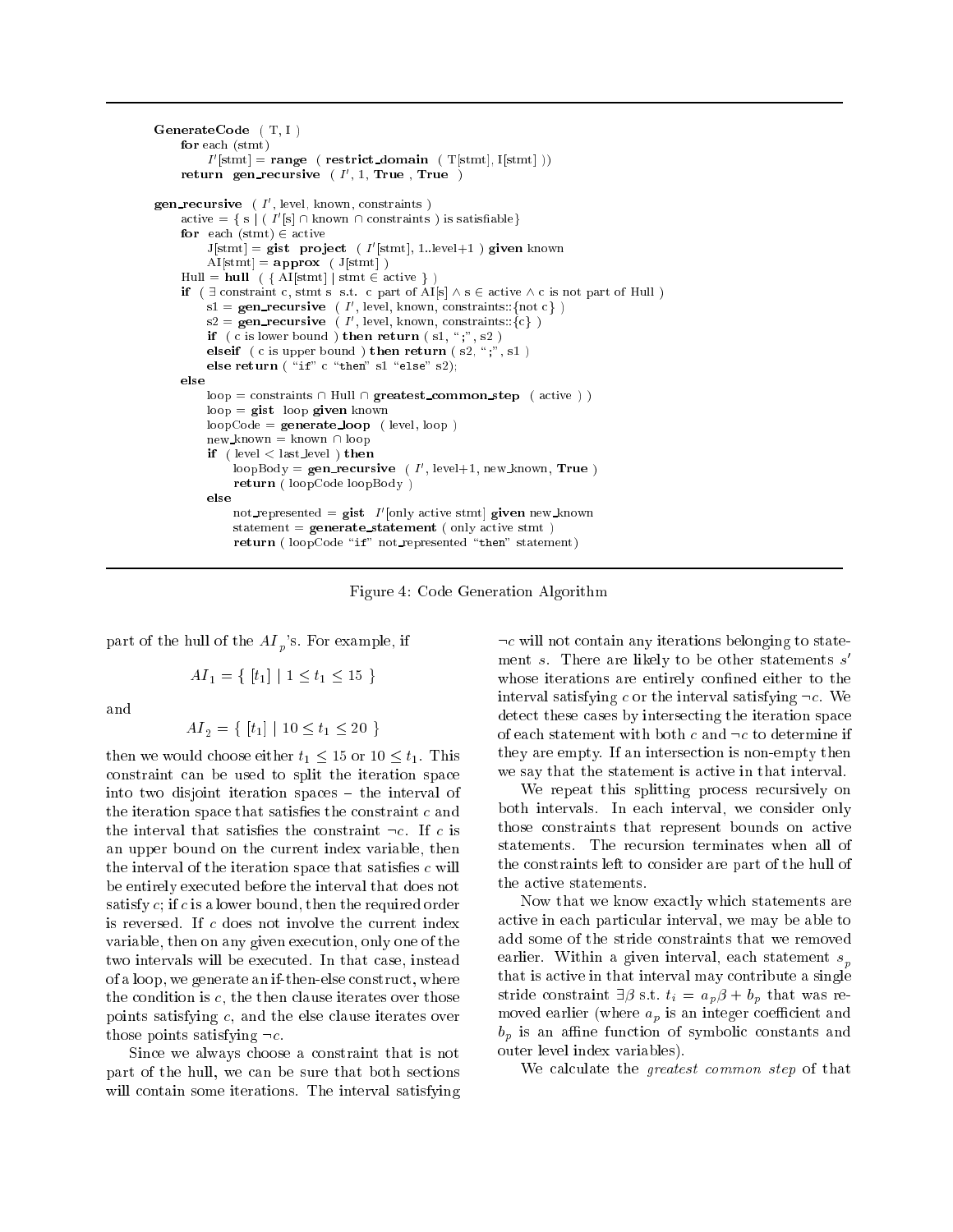interval as follows:

$$
gcs = \gcd(\{a_p | s_p \text{ is active}\} \cup
$$
  

$$
\{gcd(b_q - b_p) | s_q \text{ is active } \land s_p \text{ is active}\})
$$

The gcd (greatest common divisor) of an expression is defined to be the gcd of the coefficients in the expression.

We can now add to that interval, the constraint  $\exists \beta \text{ s.t. } t_i = gcs \beta + b_p$ , where  $s_p$  is an arbitrary active statement. We can safely add this constraint since if  $t_i$  satisfies the stride constraint of any active statement then it will also satisfy this constraint.

The greatest common step will be extracted from these constraints and used as the step for the loop corresponding to that interval. The step may not enforce all of the stride constraints on active statements, but we cannot add anything stronger without excluding required iterations. Any remaining stride constraints will be enforced at later levels.

For each interval, we generate a do loop to iterate over the appropriate values of  $t_L$ . Each of these intervals may contain a stride constraint of the form  $\exists \beta$  s.t.  $t_L = g \beta + c$ . If this is the case we enforce the stride constraint by using a non-unit step in the loop. In order to do this however, we must ensure that the loop's lower bound satisfies the stride constraint.

The loop's lower bounds come from constraints of the form lower  $\equiv$  and  $_L$  such a constraint produces a lower bound expression of:

$$
g \left\lceil \frac{lower-c \ m}{m \ g} \right\rceil + c
$$

This expression can often be simplified once we know the values of  $g, m, c$  and *lower*. The loop's upper bounds come from constraints of the form  $n t_L \leq$ upper. It is sufficient to use upper  $(n \text{ as an upper})$ bound of the loop. The loop we generate at depth L, corresponding to interval i has the form:

$$
\mathtt{dot}_L = max(x_1, \ldots, x_p), \; min(y_1, \ldots, y_q), \; g
$$

where the  $x_i$ 's and  $y_i$ 's are the loop bounds described above. If we can determine that the loop contains at most a single iteration, we perform the obvious simplifications to the code.

Within each interval  $i$ , we recursively generate code for level  $L + 1$ . At level  $L + 1$  we only consider statements that were active at level L. This process continues until we reach level  $n$ , at which time we generate the elementary assignment statements.

#### 5.3Elementary statements

Once we have generated code for all levels, only a single statement will be active. We generate code to

guard the statement from any conditions not already handled in loop bounds. If not all of the stride constraints could be expressed as loop steps, then these guards will contain mod expressions.

Finally, we output the transformed assignment statement. The statement has the same form as in the original code, except that the original index variables are replaced by expressions involving the new index variables. We determine these replacement expressions by using the Omega library to invert the mapping relation and extract expressions corresponding to each of the original index variables. For example, if the mapping is  $[i_1, i_2] \rightarrow [i_1 + i_2, i_1]$ then  $i_1$  is replaced by  $j_2$  and  $i_2$  is replaced by  $j_1-j_2$ .

### Related Work 6

The framework of Unimodular transformations [Ban90, WL91] has the same goal as our work, in that it attempts to provide a unified framework for describing loop transformations. It is limited by the facts that it can only be applied to perfectly nested loops, and that all statements in the loop nest are transformed in the same way. It therefore cannot represent some important transformations such as loop fusion, loop distribution and statement reordering. Unimodular transformations are generalized in [LP92, Ram92] to include mappings that are invertible but not unimodular. This allows the resulting programs to have steps in their loops, which can be useful for optimizing locality. Unimodular transformations are combined with blocking in [WL91, ST92]. A similar approach, although not using a unimodular framework, is described in [Wol89a]. [Wol89a].

Pugh [Pug91] gives techniques to represent loop fusion, loop distribution and statement reordering in addition to the transformations representable by unimodular transformations. Because it uses only single level affine schedules and requires that all dependences be carried by the outer loop, it can only be applied to programs that can be executed in linear time on a parallel machine. Methods to generate ef ficient code were not given.

Paul Feautrier [Fea92] generates schedules that are similar in form to our mappings but have slightly different semantics. His methods are designed to generate a schedule that produces code with a "maximal" amount of parallelism. These schedules will often not be optimal in practice because of issues such as granularity, data locality and code complexity. Our framework attempts to provide a setting in which multiple performance issues can be traded-off.